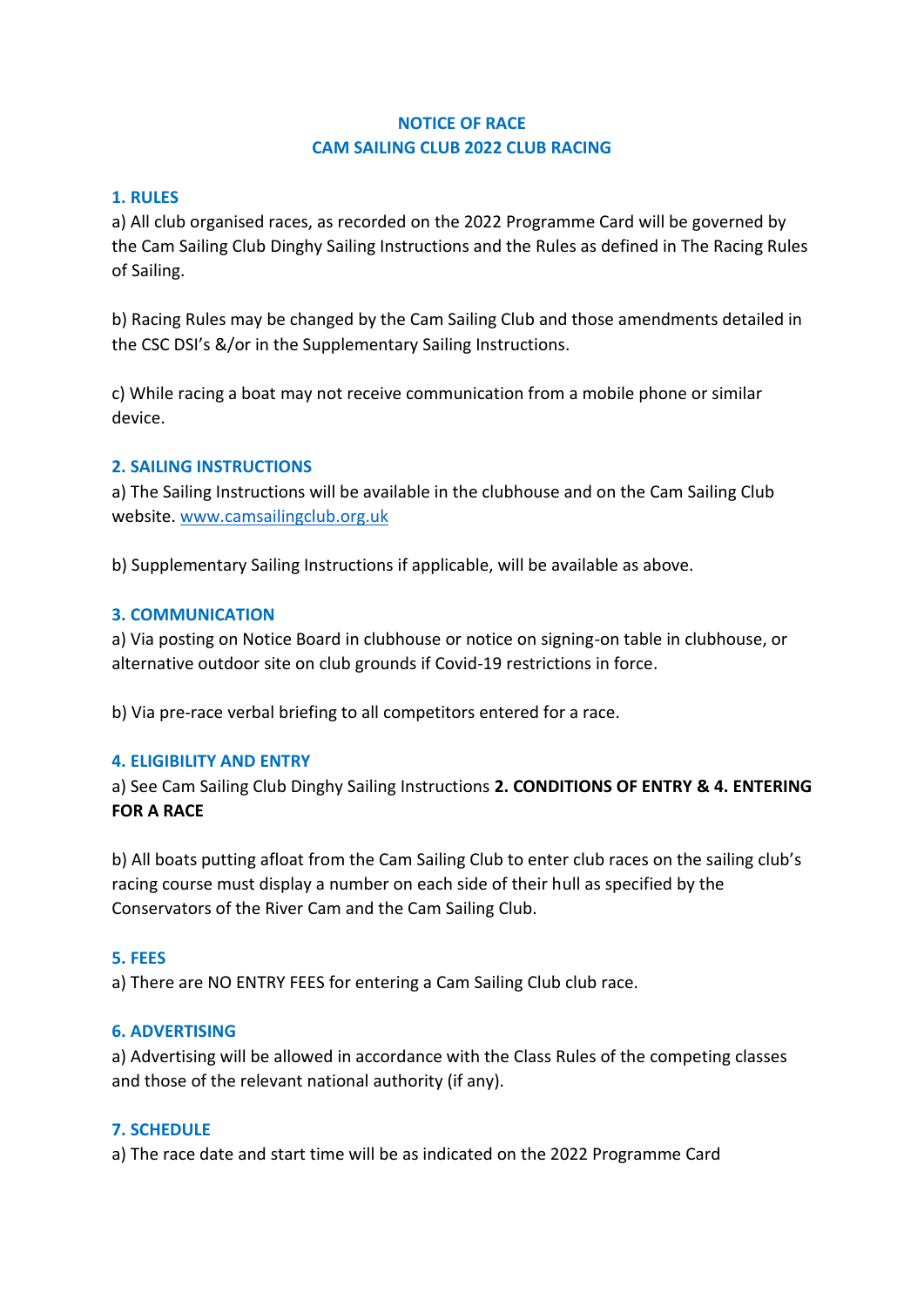b) The length of each race will be determined by the Officer of the Day as defined in the CSC DSI's &/or the Supplementary Sailing Instructions.

#### **8. EQUPMENT INSPECTION**

a) If applicable owners of boats may be required to produce a valid measurement certificate when entering a race. See also DSI's 2.2

## **9. THE COURSE**

a) Courses used as described in CSC DSI's **6. COURSES.** The course used will be displayed on the front of the Race Box &/or advised to competitors during a pre-race briefing.

## **10. SCORING**

## a) See CSC DSI's **9. SCORING SYSTEM AND TIE BREAKING**

b) Results will be published in the clubhouse, or alternative outdoor site on the club grounds if Covid-19 restrictions in force.

#### **11. DATA PROTECTION**

a) You agree that the venue's information relating to you can be stored and used by Cam Sailing Club in connection with the organisation, staging and administration of the event.

## **12. RISK STATEMENT**

a) Rule 3 of THE RACING RULES OF SAILING STATES: **" THE RESPONSIBILITY FOR A BOAT'S DECISION TO PARTICIPATE IN A RACE OR TO CONTINUE RACING IS HERS ALONE"**

b) Sailing is by its nature an unpredictable sport and therefore inherently involves an element of risk. By taking part in an event, each competitor agrees and acknowledges that:

 i. They are aware of the inherent element of risk involved in the sport and accept responsibility for the exposure of themselves, their crew and their boat to such inherent risk whilst taking part in the event;

 ii. They are responsible for the safety of themselves, their crew, their craft and their other property whether afloat or ashore;

 iii. They accept responsibility for any injury, damage or loss to the extent caused by their own actions or omissions;

 iv. Subject to clause 13 below, it is their responsibility to ensure that they have adequate insurance in place to cover death, injury, damage or loss (including to third parties caused by their own actions or omissions);

v. Their craft is in good order, equipped to sail in the event and they are fit to participate;